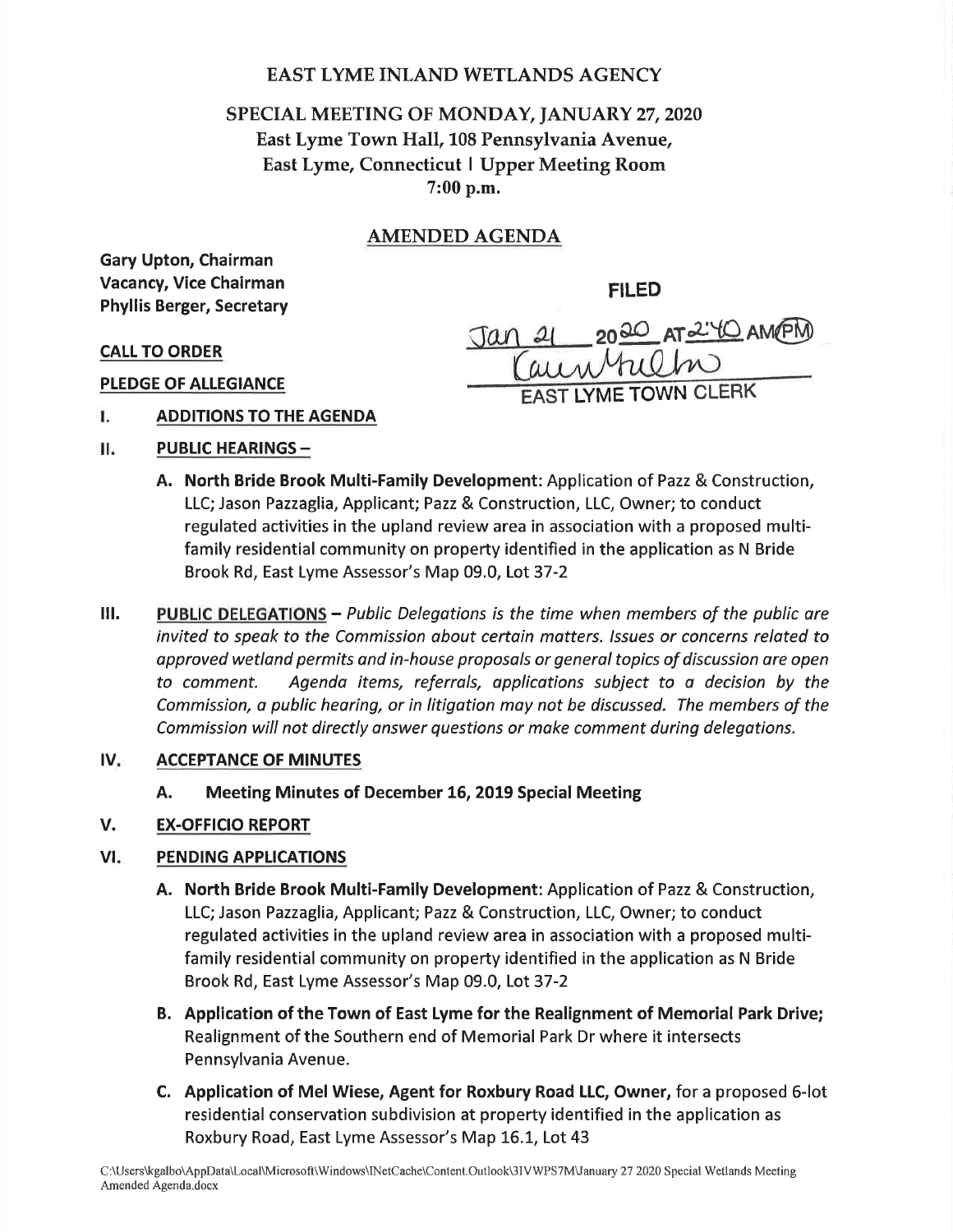### vil. NEW BUSINESS

- A. Request of Gateway Development/East Lyme, LLC for a release of 562,500.00 in bonds for Gateway Development/East Lyme, LLC (Resi l) for Gateway Commons Residential Phase I Project at Ancient Highway, 286,284 and 282 Flanders Road, Flanders Road and portions of East Society Road. Said bond being an erosion and sedimentation control bond.
- B. Request of Gateway Development/East Lyme, LLC for a release of \$68,000.00 and 550,000.00 in bonds for Gateway Development/East Lyme LLC for the proposed retail development for Costco Wholesale Corporation (COSTCO) at 0, 282, 284 and 286 Flanders Road, East Lyme. Said bond being for screening vegetation and conservation grass mix to be released upon the planting plan achieving an 80% survival rate after two (2) full growing seasons.
- C. Application of Toby and Glenn Knowles, Owner; for the proposed construction of <sup>a</sup> patio, correction of water runoff and wetlands restoration at property identified as 2L Brightwater Road, Niantic, East Lyme Assessor's Map 5.L9, Lot 58.

### D. Election of Officers

- i. Chairman
- ii. Vice-Chairman
- iii. Secretary

### vilt. OLD BUSINESS

### IX. **REPORTS**

- A. Chairman's Report
- B. lnland Wetlands Agent Report
	- i. Administrative Permits lssued
	- ii. Commission lssued Permits
- C. Enforcement
	- 1. Notice of Violation;297 Boston Post Road; Al Smith Owner, Jason Pazzaglia, Other; Outside storage of equipment, construction materials, and the stockpiling of earthen materials including but not limited to yard debris, mulch, woodchips, gravel, topsoil and other woody debris within 100 feet of a watercourse without or in violation of an lnland Wetlands Permit.
- D. Correspondence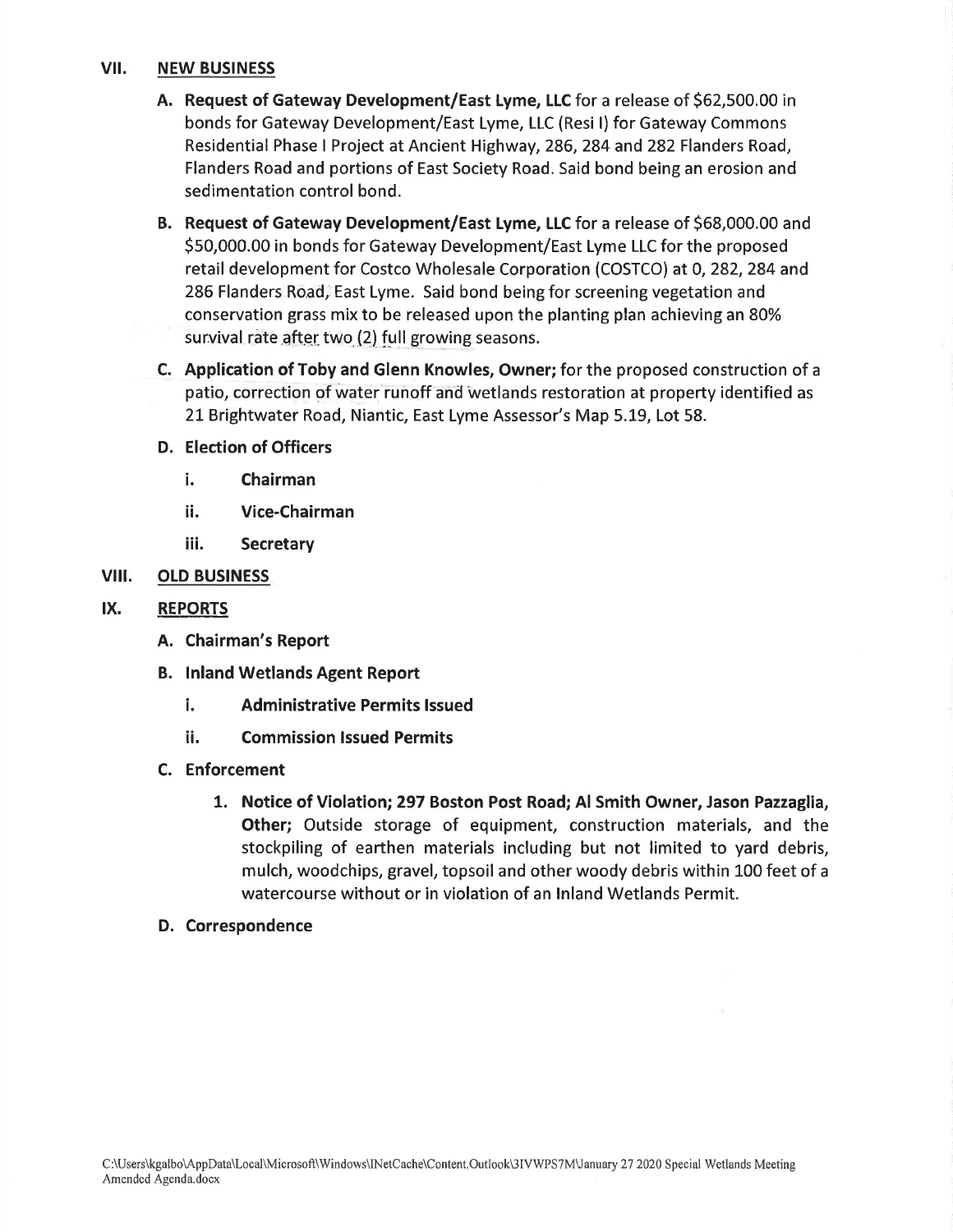### X. ADJOURNMENT

### \*Site Walk\*\*

### A Special Site Walk has been scheduled for January 25,2020 at 9:00 a.m. at the East Lyme Town Hall.

### **NOTE**

Changes to the law allow that anyone wishing to petition for a public hearing on an application may submit a petition with 25 signatures to the lnland Wetlands Agency or its agent within 15 days of the date of receipt. Applications are available for review by the public in the Planning Department during regular business hours.